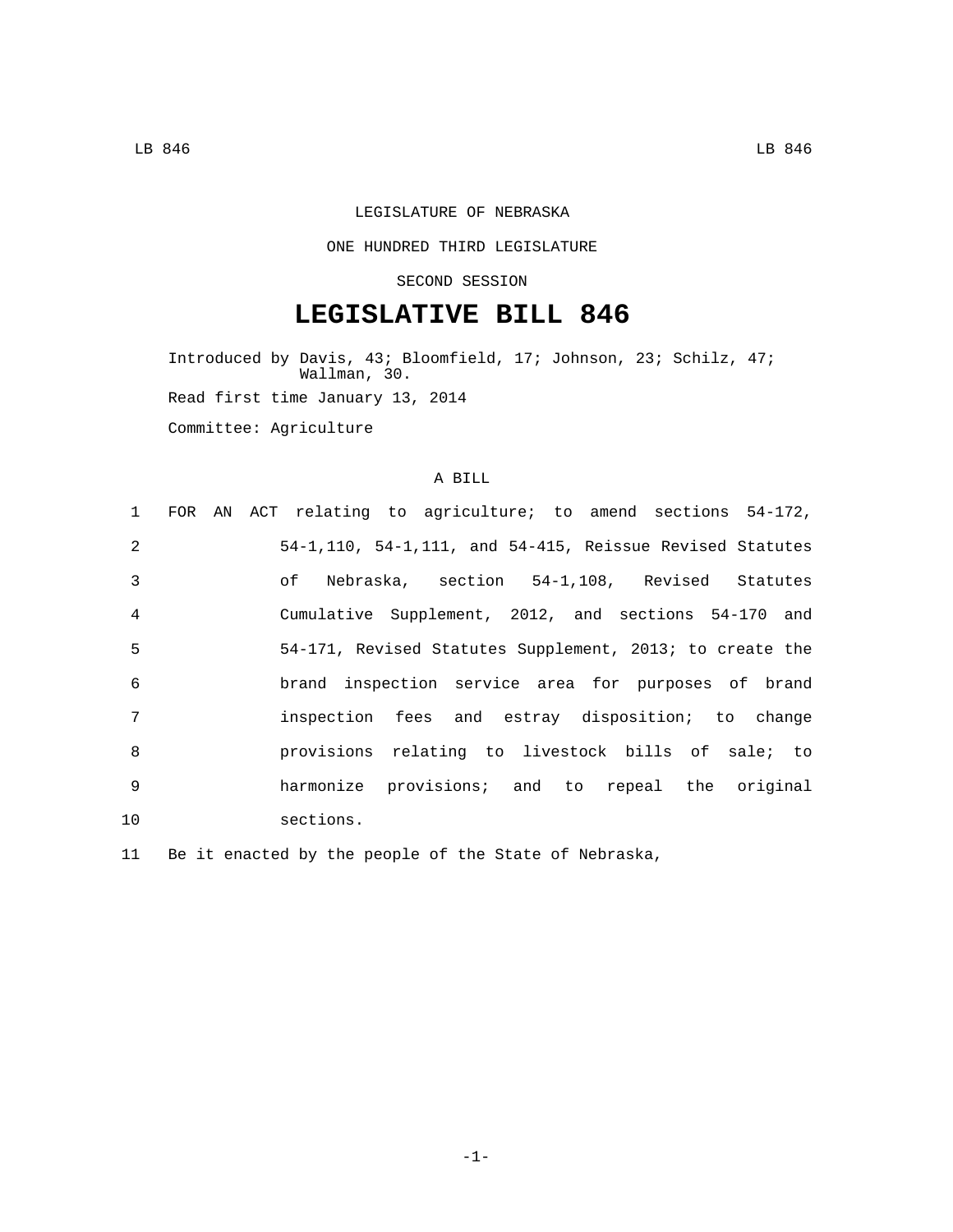| 1  | Section 1. Section 54-170, Revised Statutes Supplement,               |
|----|-----------------------------------------------------------------------|
| 2  | 2013, is amended to read:                                             |
| 3  | 54-170 Sections 54-170 to 54-1,128 and section 3 of this              |
| 4  | act shall be known and may be cited as the Livestock Brand Act.       |
| 5  | Sec. 2. Section 54-171, Revised Statutes Supplement,                  |
| 6  | 2013, is amended to read:                                             |
| 7  | 54-171 For purposes of the Livestock Brand Act, the                   |
| 8  | definitions found in sections 54-172 to 54-190 and section 3 of this  |
| 9  | act shall be used.                                                    |
| 10 | Sec. 3. Brand inspection service area means all counties              |
| 11 | and areas of counties contiguous with the brand inspection area       |
| 12 | designated by section 54-1, 109.                                      |
| 13 | Sec. 4. Section 54-172, Reissue Revised Statutes of                   |
| 14 | Nebraska, is amended to read:                                         |
| 15 | 54-172 Bill of sale means a formal instrument for the                 |
| 16 | conveyance or transfer of title to livestock or other goods and       |
| 17 | chattels. The bill of sale shall state the buyer's name and address,  |
| 18 | the date of transfer, the guarantee of title, the number of livestock |
| 19 | transferred, the sex of such livestock, the brand or brands, the      |
| 20 | location of the brand or brands or a statement to the effect that the |
| 21 | animal is unbranded, and the name and address of the seller. The      |
| 22 | signature of the seller shall be attested by at least one witness or  |
| 23 | acknowledged by a notary public or by some other officer authorized   |
| 24 | by state law to take acknowledgments. For any conveyance or transfer  |
| 25 | of title to cattle subject to assessment imposed pursuant to the      |

-2-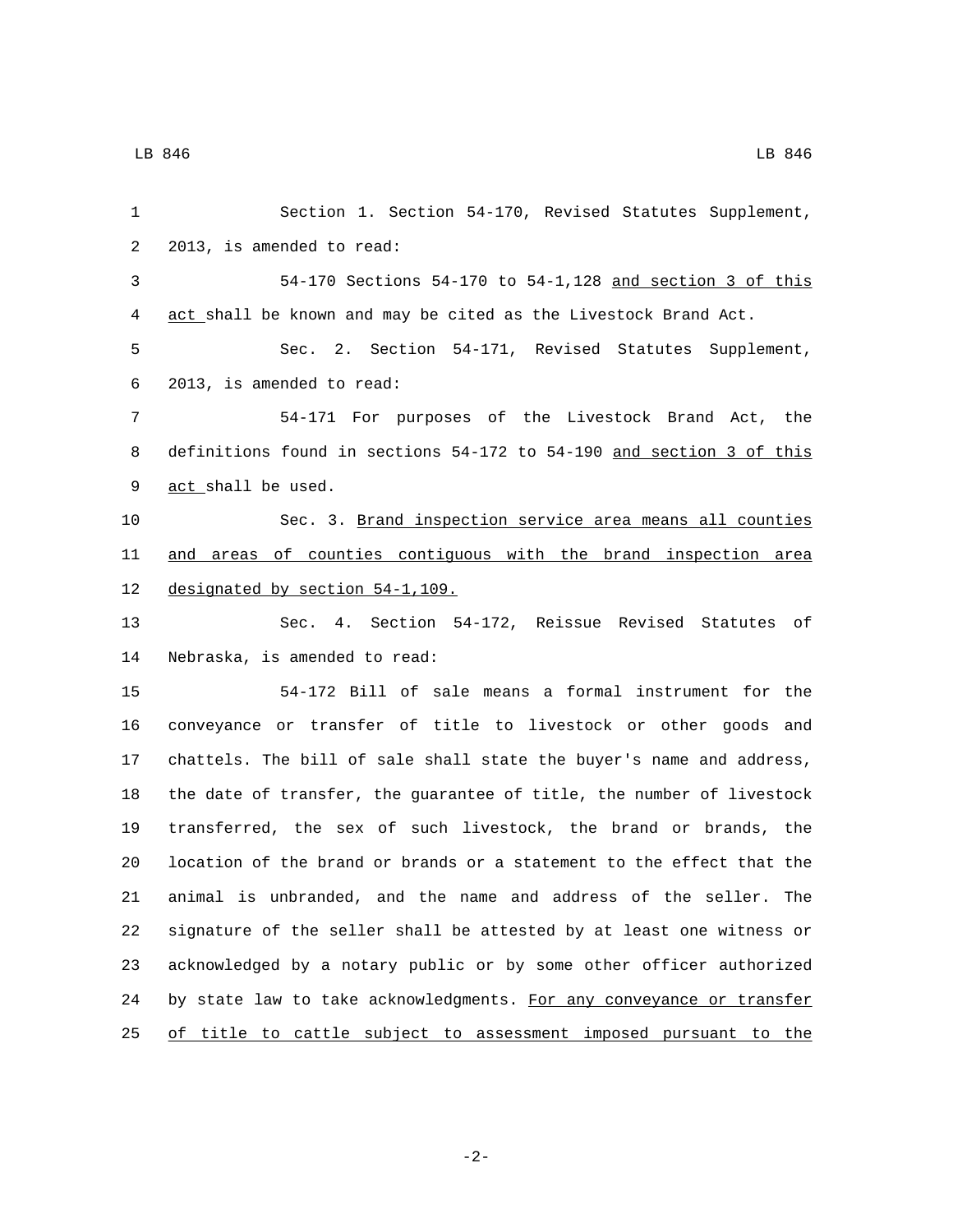federal Beef Promotion and Research Order, 7 C.F.R. part 1260, for 2 which the purchaser is the collecting person pursuant to 7 C.F.R. 1260.311 for purposes of collecting and remitting such assessment, the bill of sale shall include a notation of the amount the purchaser 5 collected from the seller or deducted from the sale proceeds for the assessment. A properly executed bill of sale means a bill of sale that is provided by the seller and received by the buyer.

 Sec. 5. Section 54-1,108, Revised Statutes Cumulative 9 Supplement, 2012, is amended to read:

 54-1,108 (1) All brand inspections provided for in the Livestock Brand Act or section 54-415 shall be from sunrise to sundown or during such other hours and under such conditions as the 13 Nebraska Brand Committee determines.

 (2)(a) An inspection fee, established by the Nebraska Brand Committee, of not more than seventy-five cents per head shall be charged for all cattle inspected in accordance with the Livestock Brand Act or section 54-415 or inspected within the brand inspection 18 area or brand inspection service area by court order or at the request of any bank, credit agency, or lending institution with a legal or financial interest in such cattle. Such fee may vary to encourage inspection to be performed at times and locations that reduce the cost of performing the inspection but shall otherwise be uniform. The inspection fee for court-ordered inspections shall be paid from the proceeds of the sale of such cattle if ordered by the court or by either party as the court directs. For other inspections,

-3-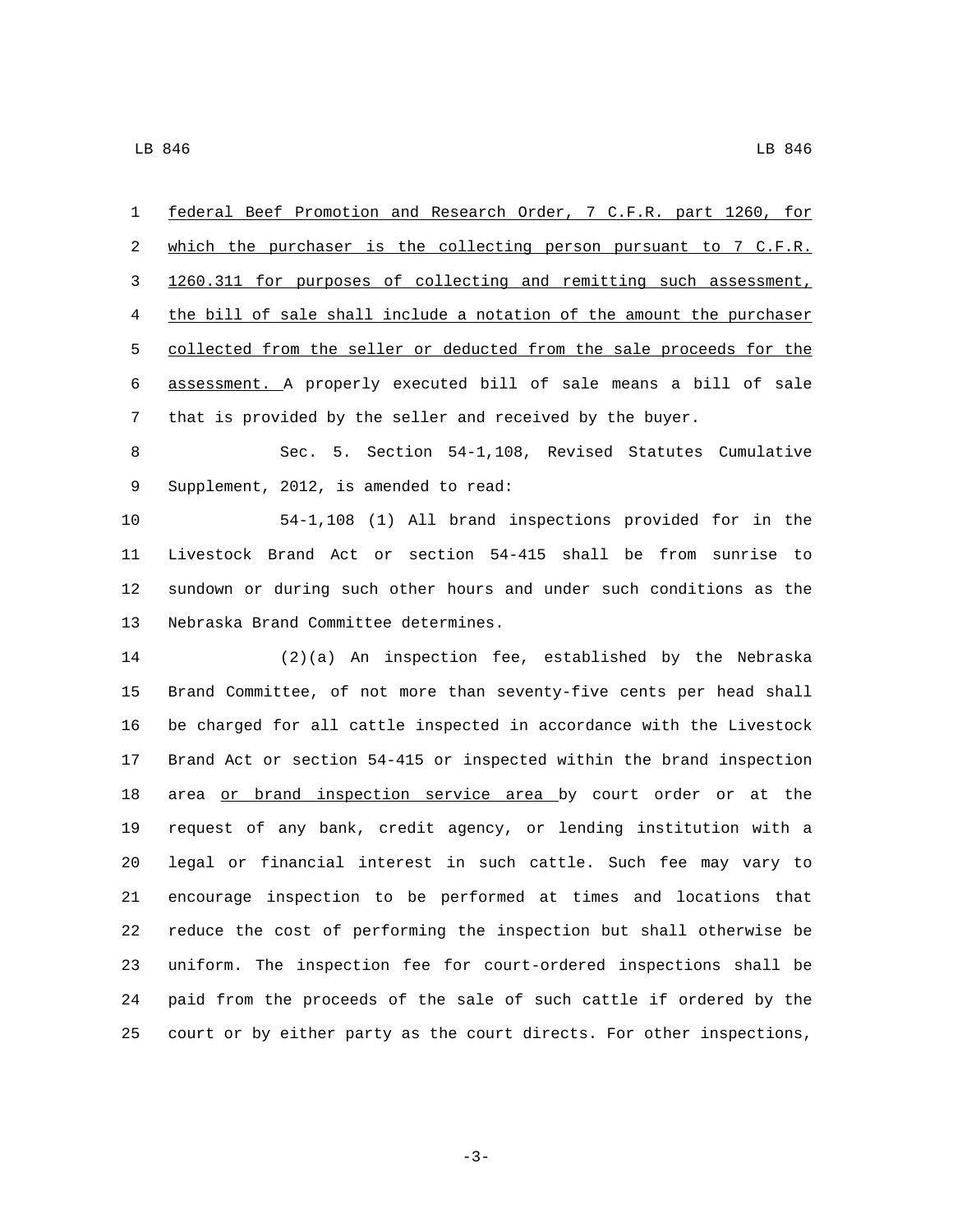the person requesting the inspection of such cattle is responsible 2 for the inspection fee. Brand inspections requested by either a purchaser or seller of cattle located within the brand inspection service area shall be provided upon the same terms and charges as brand inspections performed within the brand inspection area. If estray cattle are identified as a result of the inspection, such cattle shall be processed in the manner provided by section 54-415.

 (b) A surcharge of not more than twenty dollars, as established by the brand committee, may be charged to cover travel expenses incurred by the brand inspector per inspection location when performing brand inspections. The surcharge shall be collected by the brand inspector and paid by the person requesting the inspection or the person required by law to have the inspection.

 (3) Any person who has reason to believe that cattle were shipped erroneously due to an inspection error during a brand inspection may request a reinspection. The person making such request shall be responsible for the expenses incurred as a result of the reinspection unless the results of the reinspection substantiate the claim of inspection error, in which case the brand committee shall be 20 responsible for the reinspection expenses.

 Sec. 6. Section 54-1,110, Reissue Revised Statutes of 22 Nebraska, is amended to read:

 54-1,110 (1) Except as provided in subsections (2) and (3) of this section, no person shall move, in any manner, cattle from a point within the brand inspection area to a point outside the brand

-4-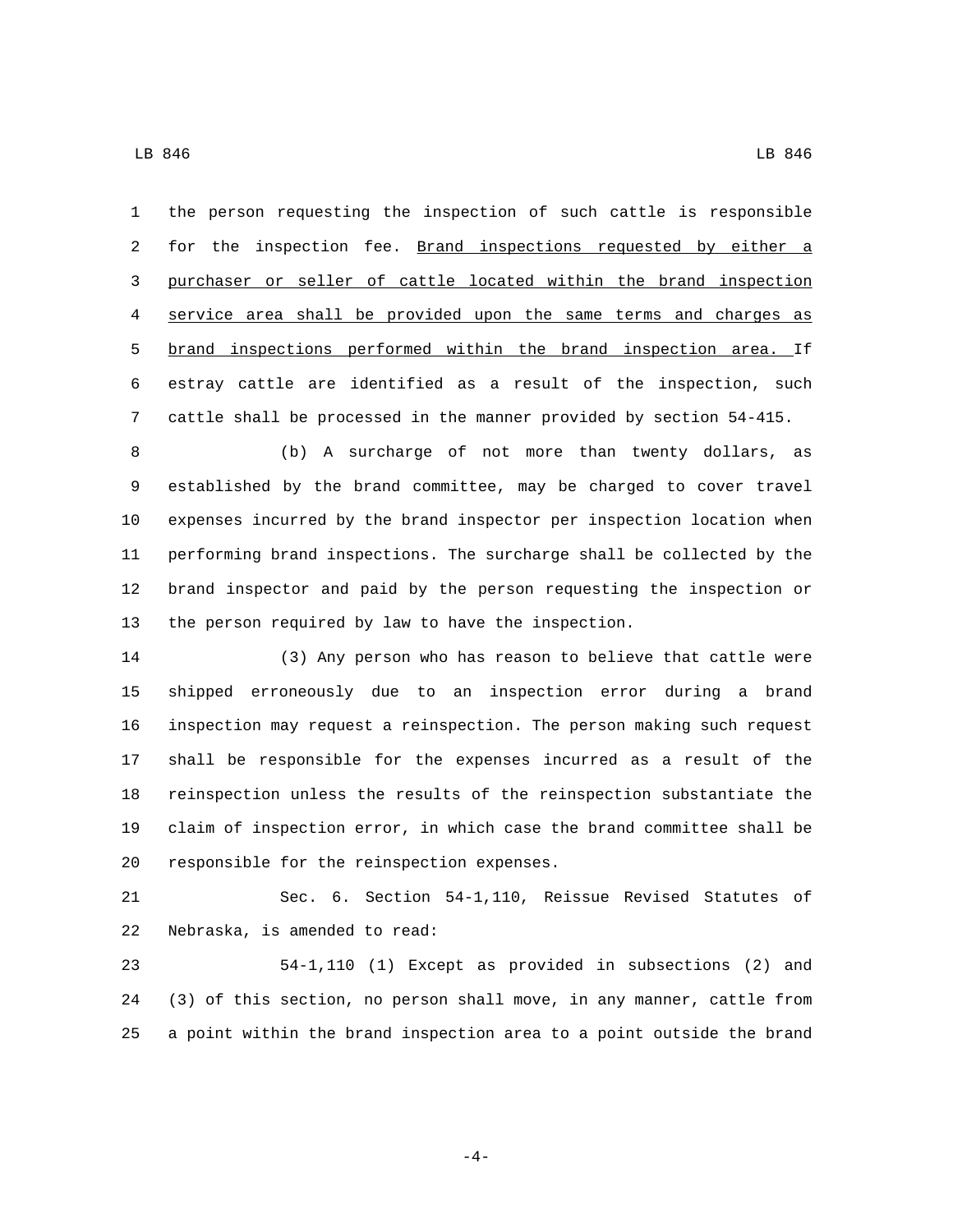inspection area unless such cattle first have a brand inspection by the Nebraska Brand Committee and a certificate of inspection is issued. A copy of such certificate shall accompany the cattle and shall be retained by all persons moving such cattle as a permanent 5 record.

 (2) Cattle in a registered feedlot registered under sections 54-1,120 to 54-1,122 or a registered dairy registered under sections 54-1,122.01 and 54-1,122.02 are not subject to the brand inspection of subsection (1) of this section. Possession by the shipper or trucker of a shipping certificate from the registered feedlot or registered dairy constitutes compliance if the cattle being shipped are as represented on such shipping certificate.

 (3) If the line designating the brand inspection area divides a farm or ranch or lies between noncontiguous parcels of land which are owned or operated by the same cattle owner or owners, a permit may be issued, at the discretion of the Nebraska Brand Committee, to the owner or owners of cattle on such farm, ranch, or parcels of land to move the cattle in and out of the brand inspection area without inspection. If the line designating the brand inspection area lies between a farm or ranch and nearby veterinary medical facilities, a permit may be issued, at the discretion of the brand committee, to the owner or owners of cattle on such farm or ranch to move the cattle in and out of the brand inspection area without inspection to obtain care from the veterinary medical facilities. The brand committee shall issue initial permits only after receiving an

-5-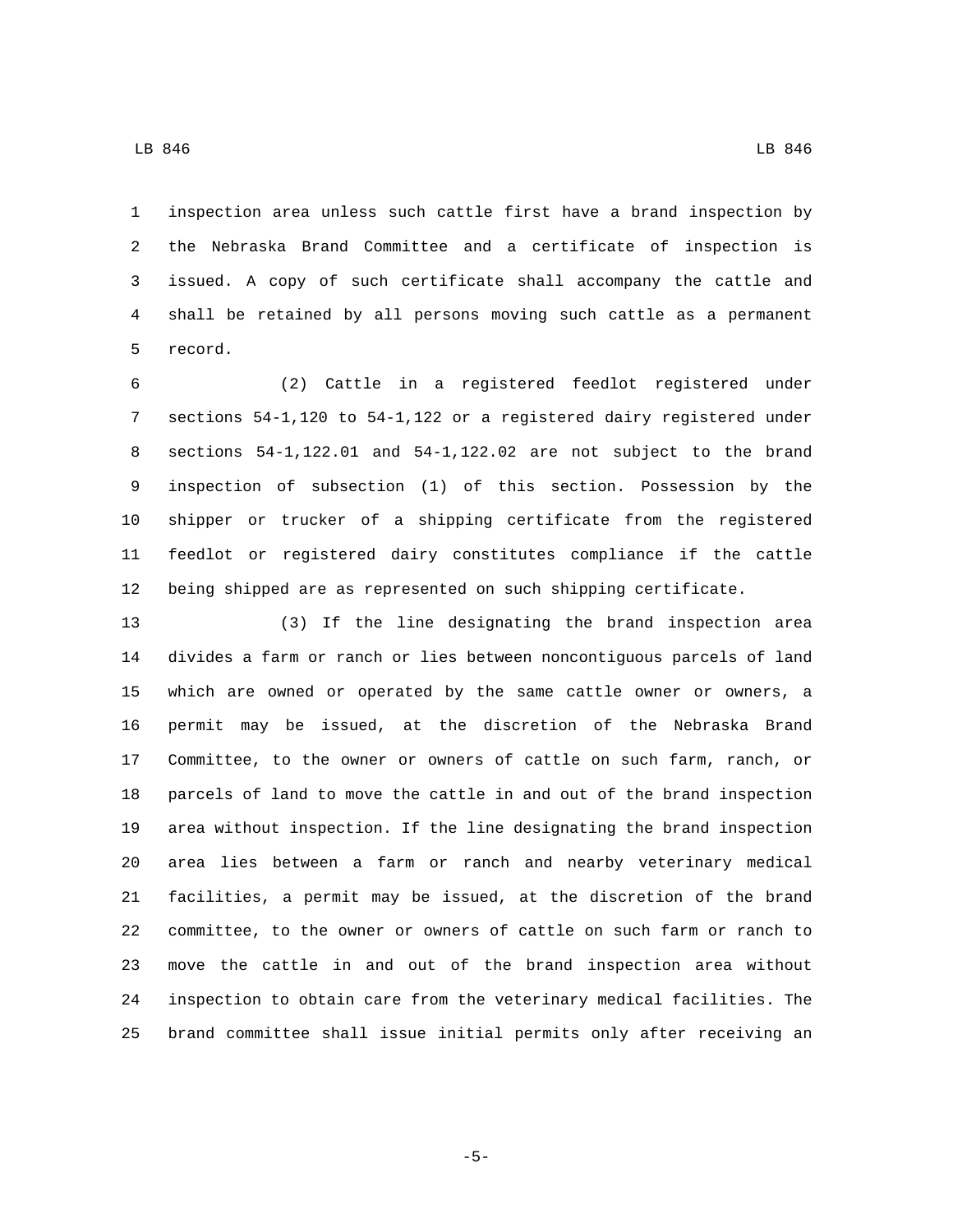application which includes an application fee established by the brand committee which shall not be more than fifteen dollars. The brand committee shall mail all current permitholders an annual renewal notice, for January 1 renewal, which requires a renewal fee established by the brand committee which shall not be more than fifteen dollars. If the permit conditions still exist, the cattle 7 owner or owners may renew the permit.

 (4) No person shall sell any cattle knowing that the cattle are to be moved, in any manner, in violation of this section. Proof of shipment or removal of the cattle from the brand inspection 11 area by the buyer purchaser or his or her agent is prima facie proof of knowledge that sale was had for removal from the brand inspection 13 area.

 (5) In cases of prosecution for violation of this section, venue may be established in the county of origin or any other county through which the cattle may pass in leaving the brand 17 inspection area.

 Sec. 7. Section 54-1,111, Reissue Revised Statutes of 19 Nebraska, is amended to read:

 54-1,111 (1) Except as provided in subsection (2) of this section, no person shall sell or trade any cattle located within the brand inspection area, nor shall any person buy or purchase any such cattle unless the cattle have been inspected for brands and ownership and a certificate of inspection or brand clearance has been issued by the Nebraska Brand Committee. Any person selling such cattle shall

-6-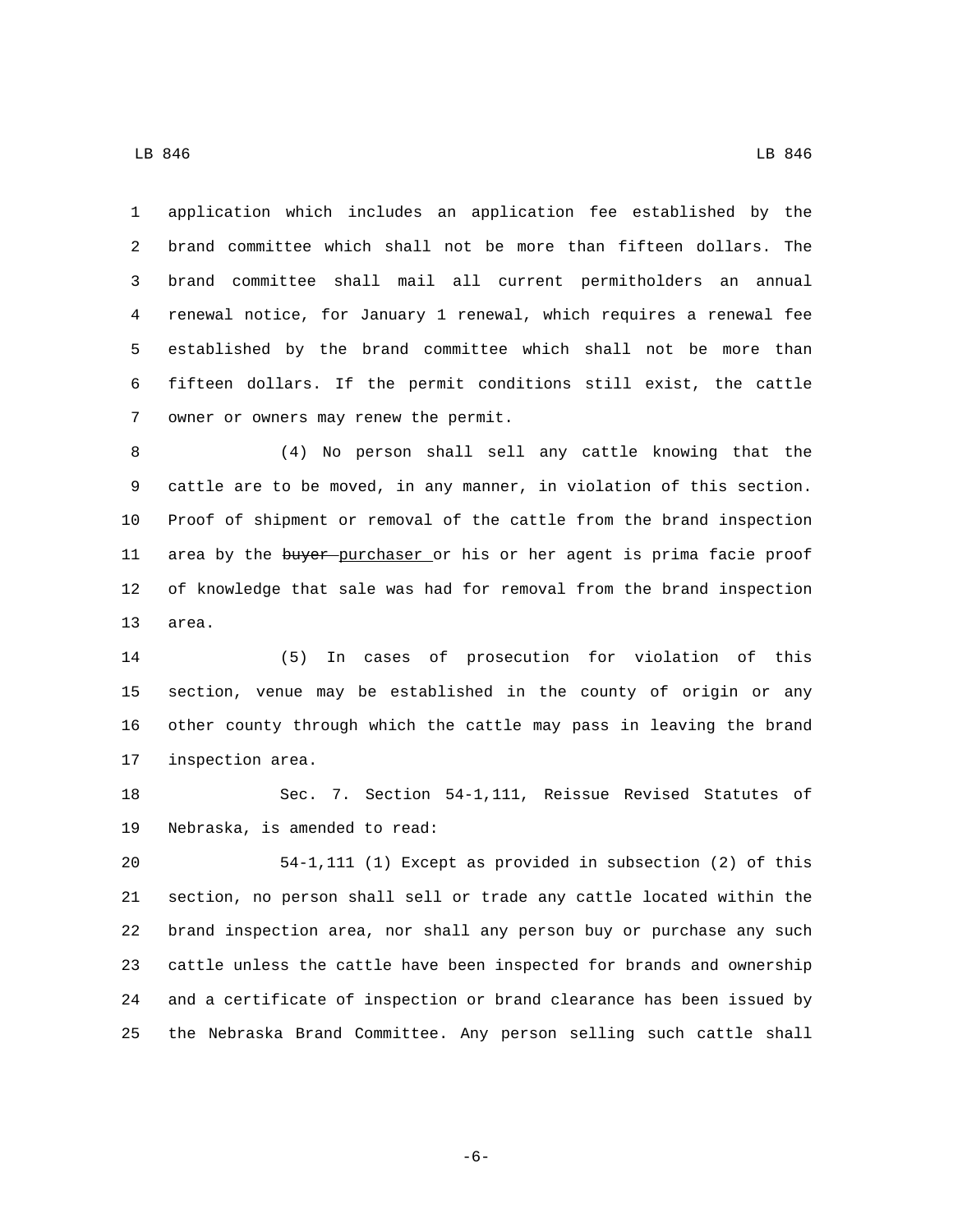present to the brand inspector a properly executed bill of sale, brand clearance, or other satisfactory evidence of ownership which shall be filed with the original certificate of inspection in the records of the brand committee. Any time a brand inspection is required by law, a brand investigator or brand inspector may transfer 6 evidence of ownership of such cattle from a seller to a buyer 7 purchaser by issuing a certificate of inspection. (2) A brand inspection is not required: (a) For cattle of a registered feedlot registered under sections 54-1,120 to 54-1,122 shipped for direct slaughter or sale on 11 any terminal market; (b) For cattle of a registered dairy registered under sections 54-1,122.01 and 54-1,122.02 shipped for direct slaughter or 14 sale on any terminal market; (c) For cattle that are transferred to a family corporation when all the shares of capital stock of the corporation are owned by the husband, wife, children, or grandchildren of the transferor and there is no consideration for the transfer other than the issuance of stock of the corporation to such family members; (d) When the change of ownership of cattle is a change in form only and the surviving interests are in the exact proportion as the original interests of ownership. When there is a change of ownership described in subdivision (2)(c) or (d) of this section, an affidavit, on a form prescribed by the Nebraska Brand Committee,

signed by the transferor and stating the nature of the transfer and

-7-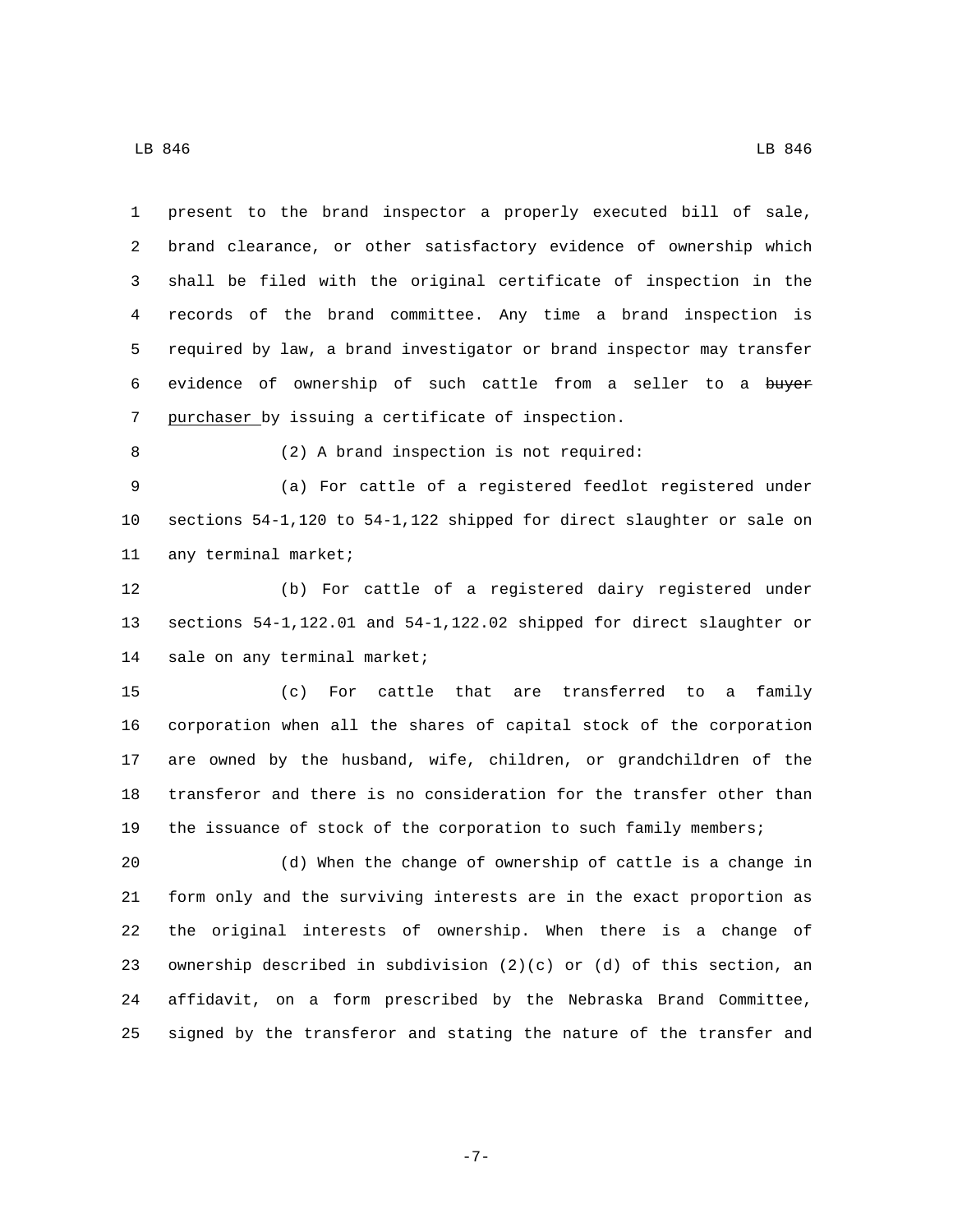the number of cattle involved and the brands presently on the cattle, 2 shall be filed with the brand committee;

 (e) For cattle sold or purchased for educational or exhibition purposes or other recognized youth activities if a properly executed bill of sale is exchanged and presented upon demand. Educational or exhibition purpose means cattle sold or purchased for the purpose of being fed, bred, managed, or tended in a program designed to demonstrate or instruct in the use of various feed rations, the selection of individuals of certain physical conformation or breeds, the measurement and recording of rate of gain in weight or fat content of meat or milk produced, or the preparation of cattle for the purpose of exhibition or for judging as to quality 13 and conformation;

 (f) For calves under the age of thirty days sold or purchased at private treaty if a bill of sale is exchanged and 16 presented upon demand; and

 (g) For purebred cattle raised by the seller and individually registered with an organized breed association if a properly executed bill of sale is exchanged and presented upon 20 demand.

 Sec. 8. Section 54-415, Reissue Revised Statutes of 22 Nebraska, is amended to read:

 54-415 Any person taking up an estray within the brand inspection area or brand inspection service area shall report the 25 same within seven days thereafter to the Nebraska Brand Committee.

-8-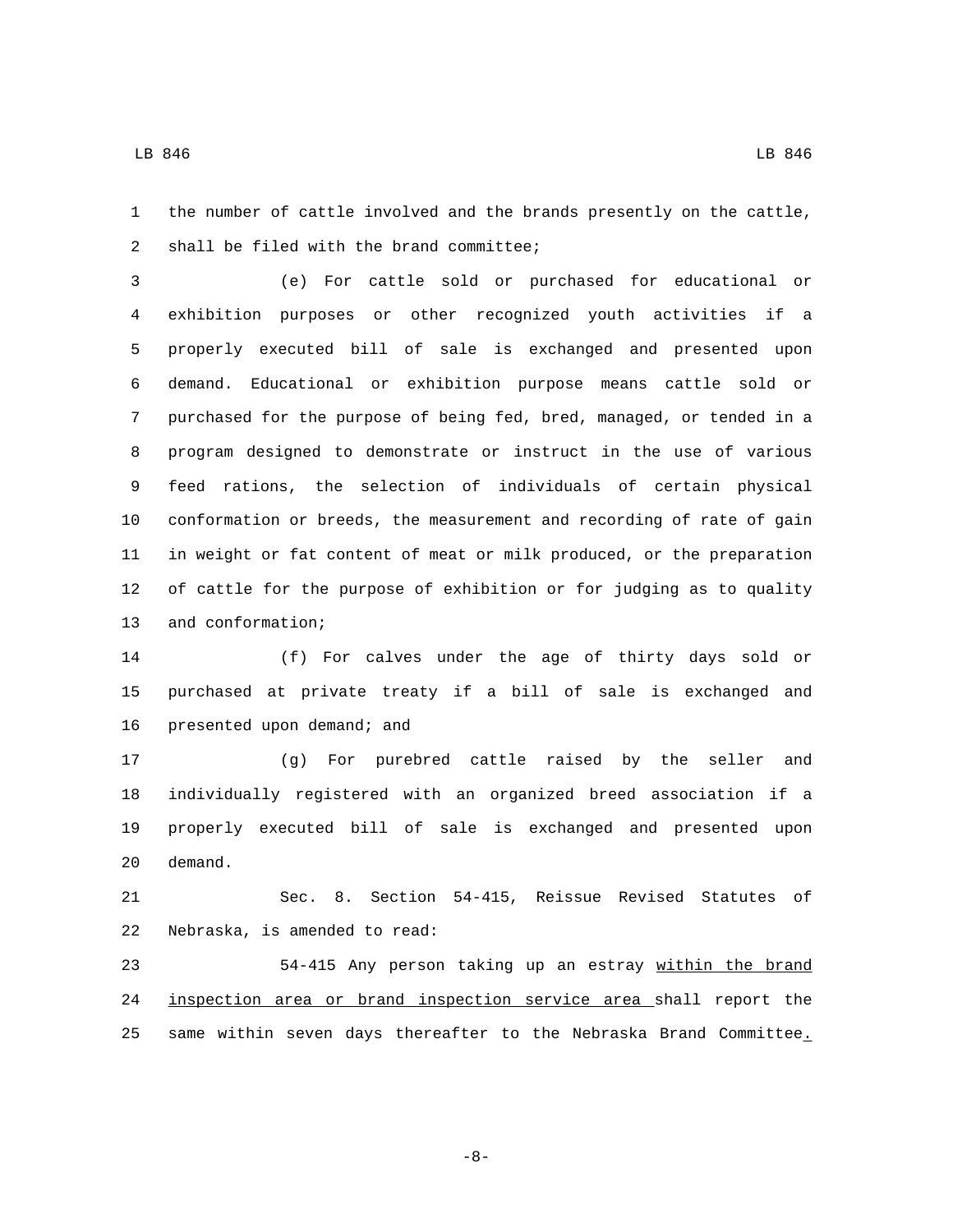Any person taking up an estray in any other area of the state shall 2 report the same , if within the brand inspection area, or to the 3 county sheriff of the county where the estray was taken. up, if not 4 within the brand inspection area. If the animal is determined to be an estray by a representative of the Nebraska Brand Committee or the county sheriff, as the case may be, such animal shall, as promptly as may be practicable, be sold through the most convenient livestock auction market. The proceeds of such sale, after deducting the selling expenses, shall be paid over to the Nebraska Brand Committee to be placed in the estray fund identified in section 54-1,118, if 11 such estray was taken up within the brand inspection area or brand 12 inspection service area, and otherwise to the treasurer of the county in which such estray was taken up. During the time such proceeds are impounded, any person taking up such estray may file claim with the Nebraska Brand Committee or the county treasurer, as the case may be, for the expense of feeding and keeping such estray while in his or her possession. When such claim is filed it shall be the duty of the Nebraska Brand Committee or the county board, as the case may be, to decide on the validity of the claim so filed and allow the claim for 20 such amount as may be deemed equitable. When the estray originates is 21 taken up within the brand inspection area or brand inspection service area, such proceeds shall be impounded for one year, unless ownership is determined sooner by the Nebraska Brand Committee, and if ownership is not determined within such one-year period, the proceeds shall be paid into the permanent school fund, less the actual

-9-